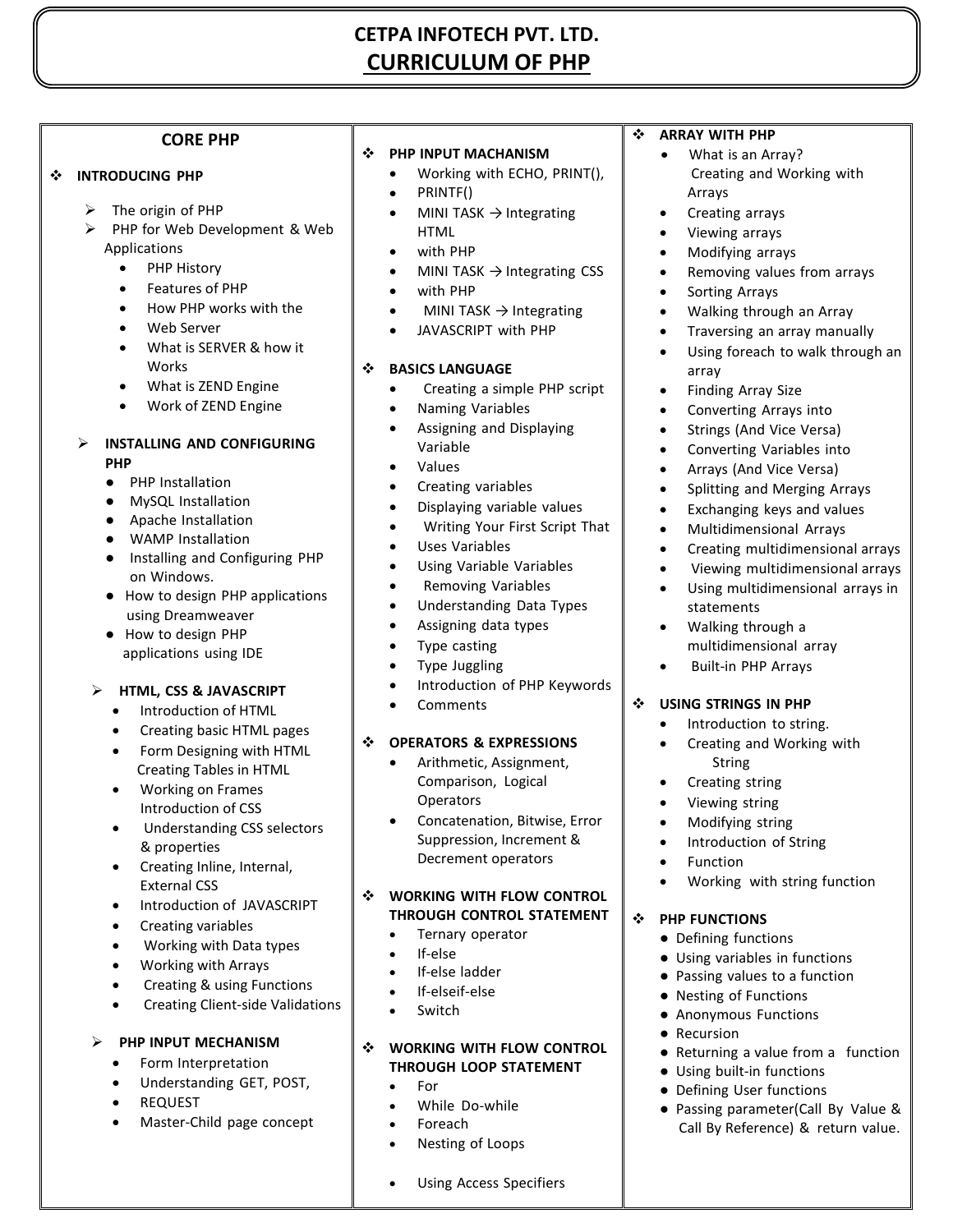- Trends of PHP Functions(Missing Parameter, Formal parameter
- declaration)
- Importing content of one page into another(include &
- MINI TASK  $\rightarrow$  Creating searching or validation programs

## **FILE HANDLING IN PHP**

- File Streams(Input, Output, Temp) Creating and deleting a file.
- Reading and writing test files.
- Checking for existence of file.
- Determining file size.
- Opening a file for writing, reading or appending.
- Writing data to the file.
- Reading characters.
- Checking existence of a file
- Sending the pointer to a particular location in a file
- Finding the current location of a
- pointer
- Check whether file contents end or not
- Locate the pointer at the beginning of file
- File locking
- MINI TASK  $\rightarrow$  Creating PDF with
- PHP

# **CREATING WEB FEATURES**

- Redirecting users to other pages
- Creating an Email
- Sending an Email
- Configuring Email
- File Uploading and File Downloading
- $\bullet$  MINI TASK  $\rightarrow$  Creating a Mail
- Interface with PHP

# **OBJECT ORIENTED PROGRAMMING**

- Introducing Object-Oriented Programming
- Objects and classes
- Properties & Methods
- Object-oriented concepts PHP 5 Encapsulation
- Inheritance(Single, Multilevel,
- Multiple, Hybrid, Hierarchical)
- Developing an Object-Oriented Program
- Selecting properties and methods for each object Defining a Class
- Using \$this
- Adding methods
- Destroying Objects
- Constructor & Destructor Final Class
- (public, private & protected)
- Polymorphism(Over Loading
- & Over Riding)
- Abstraction
- Abstract Class Interface
- **Traits**
- Magic Methods
- MINI TASK  $\rightarrow$  Creating a OOPs
- based simple PHP Application

#### $\div$  **ERROR & EXCEPTION HANDLING**

- Introduction to Errors
- Types of Errors
- Introduction to Exception handling
- Using Try/catch/throw
- Checked & Unchecked Exception Creating Custom exception
- MINI TASK  $\rightarrow$  Creating an
- Exception Handling Panel

# $\div$  CREATING SECURITY USING PHP

- Introduction to ENCRYPTION
- Encrypting Functions
- Key Encryption
- Creating Header
- Authentication
- HTTP Authentication
- MINI TASK  $\rightarrow$  Create a secure web page

# **REGULAR EXPRESSION**

- Introduction to Regular
- Expression
- preg & ereg functions
- Email validation
- String pattern matching
- PCRE expression
- POSIX expression
- MINI TASK  $\rightarrow$  Creating searching or validation programs

#### **DATABASE MANAGEMENT (MySQL)**

- Introduction to DBMS
- DBMS Vs RDBMS Keys
- Normalization
- DML , DDL, DCL
- Introduction to MySQL.
- Database Engines in MySQL.
- Performing dynamic
- functions using MySQL
- Using MySQL on the Web
- Adding tables to a database
- Creating a table
- Connecting to a database server
- Using Database Queries for accessing & manipulating data from database
- Opening Database Connection/closing database connection Select/Insert/delete & Update
- Database from forms Database Functions
- Joins
- 
- Constraints

Profile • Page

Injection

**STATE MANAGEMENT**

Strings

- Triggers
- SQL Injections
- Prevention of SQL Injections
- Prevention of SQL Injections

 $\bullet$  MINI TASK  $\rightarrow$  Creating Login &

 Introduction to Query Strings Working with Query Strings • Receiving data from Query

From Database by Query String

 $\bullet$  MINI TASK  $\rightarrow$  Fetching Data

 $\bullet$  MINI TASK  $\rightarrow$  Creating Cookie based authentication module

Working with Session variables.

MINI TASK  $\rightarrow$  Creating a session

• Introduction to COOKIES

• Introduction to Session • Starting a Session.

 Destroying session Passing Session Ids

based Login form

 Introduction to AJAX Understanding XMLHTTPREQUEST object Working with Ajax functions Integrating AJAX with HTML • Integrating AJAX with PHP MINI TASK  $\rightarrow$  Fetching data from database using Ajax

**ADVANCE PHP AJAX**

**•** Creating Cookies Using Cookies

MINI TASK  $\rightarrow$  Creating Update & Delete page  $\bullet$  MINI TASK  $\rightarrow$  Creating SQL

• prevention PHP script

 $\bullet$  MINI TASK  $\rightarrow$  Creating Registration form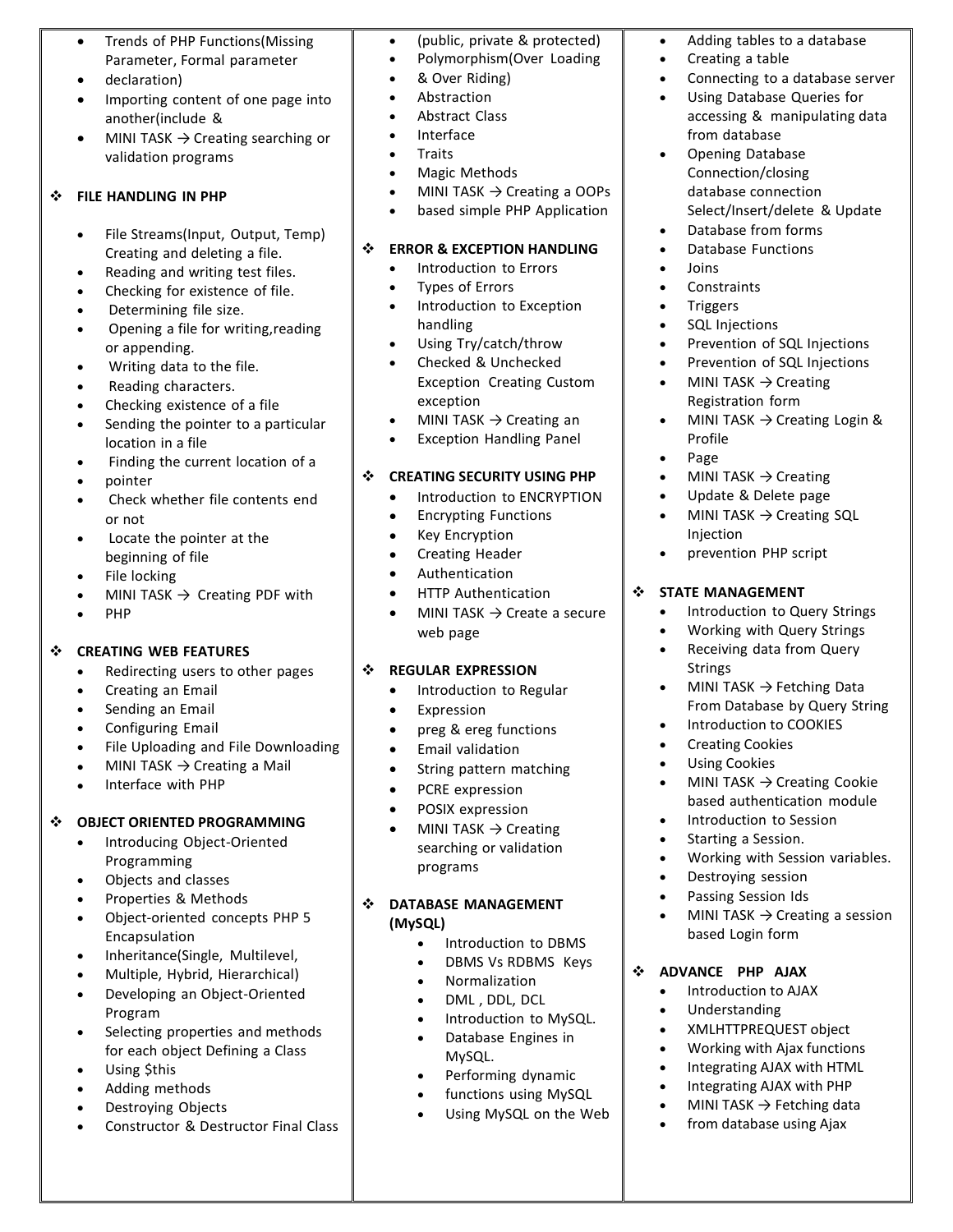| MINI TASK $\rightarrow$ Integrating<br>$\bullet$<br>Dummy Payment Gateway<br><b>WEB SERVICES IN PHP</b><br>❖<br>Introduction to Web<br>Services<br>Introduction to XML<br>$\bullet$<br>Creating XML pages<br>$\bullet$<br>Introduction to JSON<br>$\bullet$<br>Creating JSON data<br>Creating SOAP based Web<br>$\bullet$<br>Service<br>Consuming SOAP based<br><b>Web Service</b><br>• Creating REST based Web<br>Service<br>• Consuming REST based Web<br>Service<br>$\bullet$ MINI TASK $\rightarrow$ Database<br>manipulation using Web<br>Services | Configuring with<br>$\bullet$<br>Database<br><b>Creating Html forms</b><br>$\bullet$<br>Using JavaScript with<br>Code Igniter<br>Creating Validations with<br>$\bullet$<br>Code Igniter<br>Integrating Ajax with<br>$\bullet$<br>Code Igniter<br>$\bullet$<br>Integrating HTML<br>$\bullet$<br>template in Code Igniter<br>$\bullet$<br><b>CRUD</b><br>$\bullet$<br>implementation in Code<br>Igniter<br>Working with Session<br>$\bullet$<br>Developing Plugin with<br>$\bullet$<br>Code Igniter<br><b>CAKE PHP (Frame work)</b><br>❖<br>Introduction to CakePHP<br>$\bullet$<br>Introduction to MVC | <b>PAYMENT GATEWAY</b><br>❖<br><b>INTEGRATION</b><br>• Introduction to Payment<br>Gateways<br>How to integrate Payment<br>Gateway with PHP<br>application<br>(WORD PRESS (CMS)<br>❖<br>Introduction to Wordpress<br>Wordpress installation<br>Working with post, media,<br>pages, comments<br>Working with appearance<br>user,<br>tools, setting<br>Working with plugin in<br>Wordpress website Using<br>external plugin in<br>wordpress website |
|---------------------------------------------------------------------------------------------------------------------------------------------------------------------------------------------------------------------------------------------------------------------------------------------------------------------------------------------------------------------------------------------------------------------------------------------------------------------------------------------------------------------------------------------------------|-------------------------------------------------------------------------------------------------------------------------------------------------------------------------------------------------------------------------------------------------------------------------------------------------------------------------------------------------------------------------------------------------------------------------------------------------------------------------------------------------------------------------------------------------------------------------------------------------------|--------------------------------------------------------------------------------------------------------------------------------------------------------------------------------------------------------------------------------------------------------------------------------------------------------------------------------------------------------------------------------------------------------------------------------------------------|
| <b>GRAPHICS IN PHP</b><br>❖<br>• Introduction to Graphics<br>• Understanding GD Library<br>• Creating Graphics<br>• Working on Image<br><b>Manipulation Functions</b><br>Inserting Text inside Images<br>·Crop, Resize, Blur, Border,<br>Copy Images<br>$\bullet$ MINI TASK $\rightarrow$ Creating Image<br>manipulation program using<br><b>GD Library</b>                                                                                                                                                                                             | <b>Installing CakePHP</b><br>٠<br>Creating Controller,<br>$\bullet$<br>View, Models<br><b>URL Routing, Scaffolding</b><br>$\bullet$<br>Redirecting control<br>$\bullet$<br>Configuring with<br>$\bullet$<br>Database<br>Creating Html forms<br>Using JavaScript with<br><b>CakePHP</b><br>Integrating Ajax with<br>$\bullet$<br><b>CakePHP</b><br>Creating Validation with<br>$\bullet$<br><b>CakePHP</b>                                                                                                                                                                                             | Working with widgets in<br>Wordpress<br>Converting Html<br>$\bullet$<br>template to Wordpress<br>theme<br>CRUD operation using<br>$\bullet$<br>database in Wordpress<br>Creating user defined<br>plugins in Wordpress<br>Creating user defined<br>widgets in Wordpress                                                                                                                                                                           |
| <b>CODE IGNITER (Frame work)</b><br>❖<br>Introduction to Code<br>Igniter<br>• Introduction to MVC<br>Installing Code Igniter<br>Creating Controller, View,<br>Models                                                                                                                                                                                                                                                                                                                                                                                    | Integrating HTML<br>٠<br>template in<br><b>CakePHP</b><br>CRUD implementation in<br><b>CakePHP</b><br>Working with Session<br>Developing Plugin with                                                                                                                                                                                                                                                                                                                                                                                                                                                  |                                                                                                                                                                                                                                                                                                                                                                                                                                                  |

- URL Routing, Hooks
- Redirecting control

 Developing Plugin with CakePHP